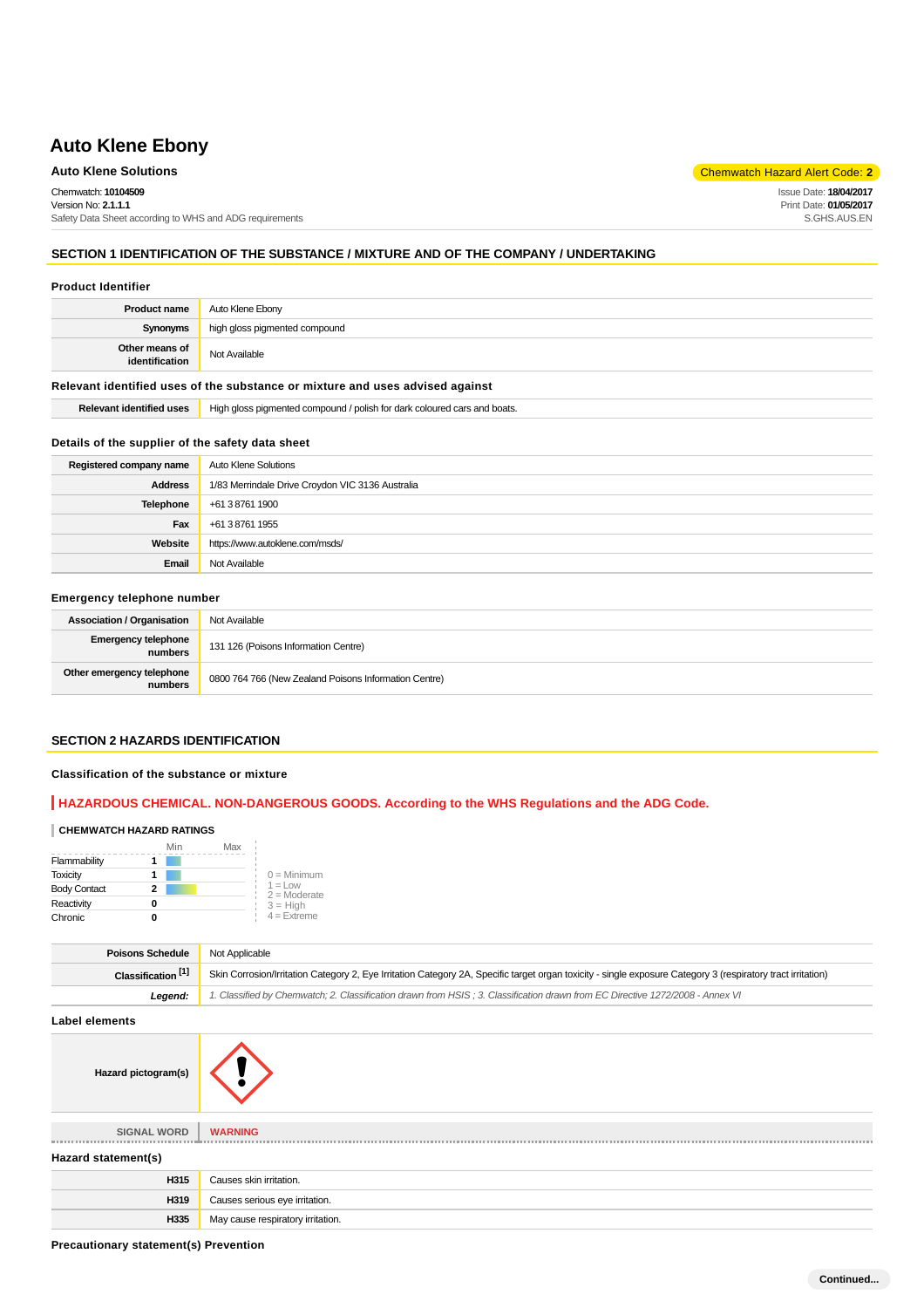| P <sub>271</sub> | Use only outdoors or in a well-ventilated area.                            |
|------------------|----------------------------------------------------------------------------|
| P <sub>261</sub> | Avoid breathing mist/vapours/spray.                                        |
| P <sub>280</sub> | Wear protective gloves/protective clothing/eye protection/face protection. |

# **Precautionary statement(s) Response**

| P362           | Take off contaminated clothing and wash before reuse.                                                                            |
|----------------|----------------------------------------------------------------------------------------------------------------------------------|
| P305+P351+P338 | IF IN EYES: Rinse cautiously with water for several minutes. Remove contact lenses, if present and easy to do. Continue rinsing. |
| P312           | Call a POISON CENTER or doctor/physician if you feel unwell.                                                                     |
| P337+P313      | If eye irritation persists: Get medical advice/attention.                                                                        |
| P302+P352      | IF ON SKIN: Wash with plenty of soap and water.                                                                                  |
| P304+P340      | IF INHALED: Remove victim to fresh air and keep at rest in a position comfortable for breathing.                                 |
| P332+P313      | If skin irritation occurs: Get medical advice/attention.                                                                         |
|                |                                                                                                                                  |

# **Precautionary statement(s) Storage**

| P405      | $: + \sim$                                                         |
|-----------|--------------------------------------------------------------------|
| P403+P233 | Store<br>ו a well-ventilated place. Keep container tightly closed. |

# **Precautionary statement(s) Disposal**

**P501** Dispose of contents/container in accordance with local regulations.

# **SECTION 3 COMPOSITION / INFORMATION ON INGREDIENTS**

#### **Substances**

See section below for composition of Mixtures

# **Mixtures**

| <b>CAS No</b> | %[weight] | Name                                        |
|---------------|-----------|---------------------------------------------|
| 1344-28-1.    | $<$ 10    | aluminium oxide                             |
| 8042-47-5     | $<$ 10    | white mineral oil (petroleum)               |
| 56-81-5       | $<$ 10    | glycerol                                    |
| 64742-47-8    | $5$       | distillates, petroleum, light, hydrotreated |
| 8001-79-4     | <1        | castor oil                                  |
| 102-71-6      | <1        | triethanolamine                             |
| 7732-18-5     | >50       | water                                       |

# **SECTION 4 FIRST AID MEASURES**

# **Description of first aid measures**

| <b>Eye Contact</b>  | If this product comes in contact with the eyes:<br>• Wash out immediately with fresh running water.<br>Ensure complete irrigation of the eye by keeping eyelids apart and away from eye and moving the eyelids by occasionally lifting the upper and lower lids.<br>► Seek medical attention without delay; if pain persists or recurs seek medical attention.<br>► Removal of contact lenses after an eye injury should only be undertaken by skilled personnel.                                   |
|---------------------|-----------------------------------------------------------------------------------------------------------------------------------------------------------------------------------------------------------------------------------------------------------------------------------------------------------------------------------------------------------------------------------------------------------------------------------------------------------------------------------------------------|
| <b>Skin Contact</b> | If skin contact occurs:<br>Inmediately remove all contaminated clothing, including footwear.<br>Flush skin and hair with running water (and soap if available).<br>Seek medical attention in event of irritation.                                                                                                                                                                                                                                                                                   |
| Inhalation          | If fumes or combustion products are inhaled remove from contaminated area.<br>Lay patient down. Keep warm and rested.<br>► Prostheses such as false teeth, which may block airway, should be removed, where possible, prior to initiating first aid procedures.<br>▶ Apply artificial respiration if not breathing, preferably with a demand valve resuscitator, bag-valve mask device, or pocket mask as trained. Perform CPR if<br>necessary.<br>Transport to hospital, or doctor, without delay. |
| Ingestion           | If swallowed do <b>NOT</b> induce vomiting.<br>If vomiting occurs, lean patient forward or place on left side (head-down position, if possible) to maintain open airway and prevent aspiration.<br>• Observe the patient carefully.<br>► Never give liquid to a person showing signs of being sleepy or with reduced awareness; i.e. becoming unconscious.<br>• Give water to rinse out mouth, then provide liquid slowly and as much as casualty can comfortably drink.<br>Seek medical advice.    |

**Indication of any immediate medical attention and special treatment needed**

Treat symptomatically.

# **SECTION 5 FIREFIGHTING MEASURES**

#### **Extinguishing media**

The product contains a substantial proportion of water, therefore there are no restrictions on the type of extinguishing media which may be used. Choice of extinguishing media should take into account surrounding areas.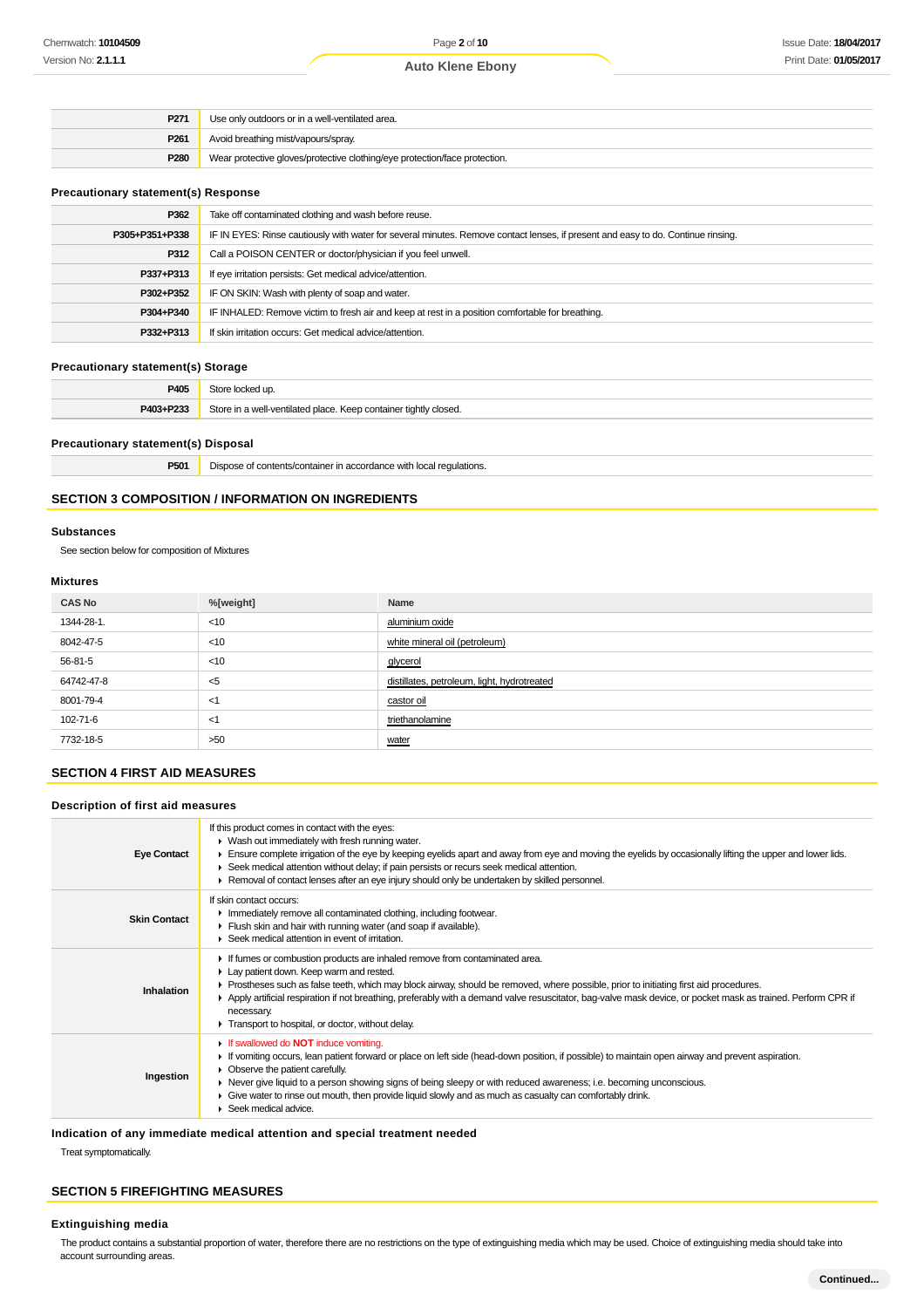Though the material is non-combustible, evaporation of water from the mixture, caused by the heat of nearby fire, may produce floating layers of combustible substances. In such an event consider:

- $\triangleright$  foam.
- dry chemical powder.
- carbon dioxide.

# **Special hazards arising from the substrate or mixture**

**Fire Incompatibility** None known.

| Fire incompatibility           | None known.                                                                                                                                                                                                                                                                                                                                                                                                                                                                                 |  |  |
|--------------------------------|---------------------------------------------------------------------------------------------------------------------------------------------------------------------------------------------------------------------------------------------------------------------------------------------------------------------------------------------------------------------------------------------------------------------------------------------------------------------------------------------|--|--|
| <b>Advice for firefighters</b> |                                                                                                                                                                                                                                                                                                                                                                                                                                                                                             |  |  |
| <b>Fire Fighting</b>           | Alert Fire Brigade and tell them location and nature of hazard.<br>• Wear breathing apparatus plus protective gloves.<br>• Prevent, by any means available, spillage from entering drains or water courses.<br>• Use water delivered as a fine spray to control fire and cool adjacent area.<br>DO NOT approach containers suspected to be hot.<br>Cool fire exposed containers with water spray from a protected location.<br>Þ.<br>If safe to do so, remove containers from path of fire. |  |  |
|                                | $\triangleright$ Combustible.<br>Slight fire hazard when exposed to heat or flame.<br>Heating may cause expansion or decomposition leading to violent rupture of containers.<br>On combustion, may emit toxic fumes of carbon monoxide (CO).<br>May emit acrid smoke.<br>• Mists containing combustible materials may be explosive.<br>Combustion products include:                                                                                                                         |  |  |
| <b>Fire/Explosion Hazard</b>   | carbon dioxide (CO2)<br>acrolein<br>other pyrolysis products typical of burning organic material.<br>When aluminium oxide dust is dispersed in air, firefighters should wear protection against inhalation of dust particles, which can also contain hazardous<br>substances from the fire absorbed on the alumina particles.<br>May emit poisonous fumes.<br>May emit corrosive fumes.                                                                                                     |  |  |
| <b>HAZCHEM</b>                 | Not Applicable                                                                                                                                                                                                                                                                                                                                                                                                                                                                              |  |  |

# **SECTION 6 ACCIDENTAL RELEASE MEASURES**

# **Personal precautions, protective equipment and emergency procedures**

See section 8

#### **Environmental precautions**

See section 12

# **Methods and material for containment and cleaning up**

| <b>Minor Spills</b> | ▶ Remove all ignition sources.<br>Clean up all spills immediately.<br>Avoid breathing vapours and contact with skin and eyes.<br>Control personal contact with the substance, by using protective equipment.<br>• Contain and absorb spill with sand, earth, inert material or vermiculite.<br>$\triangleright$ Wipe up.<br>Place in a suitable, labelled container for waste disposal. |
|---------------------|-----------------------------------------------------------------------------------------------------------------------------------------------------------------------------------------------------------------------------------------------------------------------------------------------------------------------------------------------------------------------------------------|
| <b>Major Spills</b> | Moderate hazard.<br>Clear area of personnel and move upwind.<br>Alert Fire Brigade and tell them location and nature of hazard.<br>• Wear breathing apparatus plus protective gloves.<br>Prevent, by any means available, spillage from entering drains or water course.<br>▶ No smoking, naked lights or ignition sources.<br>Increase ventilation.                                    |

Personal Protective Equipment advice is contained in Section 8 of the SDS.

# **SECTION 7 HANDLING AND STORAGE**

# **Precautions for safe handling**

| Precautions for safe nandling |                                                                                                                                                                                                                                                                                                                                                                                                                                                                                                   |  |
|-------------------------------|---------------------------------------------------------------------------------------------------------------------------------------------------------------------------------------------------------------------------------------------------------------------------------------------------------------------------------------------------------------------------------------------------------------------------------------------------------------------------------------------------|--|
| Safe handling                 | <b>DO NOT</b> allow clothing wet with material to stay in contact with skin<br>Avoid all personal contact, including inhalation.<br>• Wear protective clothing when risk of exposure occurs.<br>$\blacktriangleright$ Use in a well-ventilated area.<br>▶ Prevent concentration in hollows and sumps.<br>DO NOT enter confined spaces until atmosphere has been checked.<br>DO NOT allow material to contact humans, exposed food or food utensils.<br>Avoid contact with incompatible materials. |  |
| Other information             | Store in original containers.<br>▶ Keep containers securely sealed.<br>• No smoking, naked lights or ignition sources.<br>Store in a cool, dry, well-ventilated area.<br>Store away from incompatible materials and foodstuff containers.<br>• Protect containers against physical damage and check regularly for leaks.                                                                                                                                                                          |  |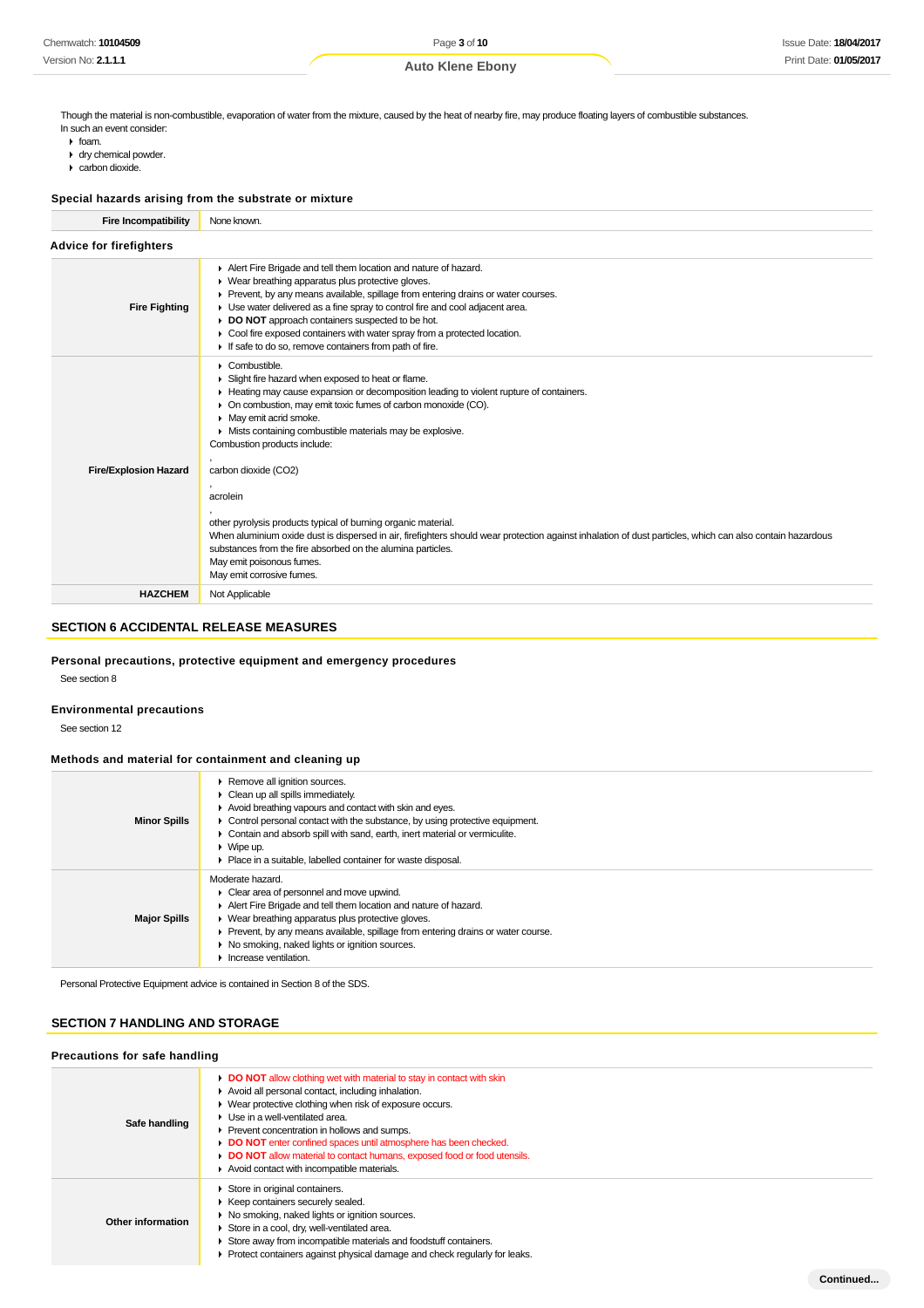Page **4** of **10 Auto Klene Ebony**

Observe manufacturer's storage and handling recommendations contained within this SDS.

# **Conditions for safe storage, including any incompatibilities**

| ▶ Check all containers are clearly labelled and free from leaks. | Suitable container | $\blacktriangleright$ Metal can or drum<br>▶ Packaging as recommended by manufacturer. |
|------------------------------------------------------------------|--------------------|----------------------------------------------------------------------------------------|
| <b>Storage incompatibility</b><br>None known                     |                    |                                                                                        |

# **SECTION 8 EXPOSURE CONTROLS / PERSONAL PROTECTION**

# **Control parameters**

# **OCCUPATIONAL EXPOSURE LIMITS (OEL)**

# **INGREDIENT DATA**

| Source                       | Ingredient                                  | <b>Material name</b>      | <b>TWA</b>        | <b>STEL</b>   | Peak          | <b>Notes</b>  |
|------------------------------|---------------------------------------------|---------------------------|-------------------|---------------|---------------|---------------|
| Australia Exposure Standards | aluminium oxide                             | Aluminium oxide           | $10 \text{ mg/m}$ | Not Available | Not Available | Not Available |
| Australia Exposure Standards | white mineral oil (petroleum)               | White spirits             | 790 mg/m3         | Not Available | Not Available | Not Available |
| Australia Exposure Standards | glycerol                                    | Glycerin mist             | $10 \text{ mg/m}$ | Not Available | Not Available | Not Available |
| Australia Exposure Standards | distillates, petroleum, light, hydrotreated | Oil mist, refined mineral | $5 \text{ mg/m}$  | Not Available | Not Available | Not Available |
| Australia Exposure Standards | triethanolamine                             | Triethanolamine           | $5 \text{ mg/m}$  | Not Available | Not Available | Sen           |

# **EMERGENCY LIMITS**

| Ingredient                                     | <b>Material name</b>                                                      |                     | TEEL-1               | TEEL-2                | TEEL-3                 |
|------------------------------------------------|---------------------------------------------------------------------------|---------------------|----------------------|-----------------------|------------------------|
| aluminium oxide                                | Aluminum oxide; (Alumina)                                                 |                     | $5.7 \text{ mg/m}$ 3 | $15 \,\mathrm{mag/m}$ | $25 \,\mathrm{mq/m}$ 3 |
| white mineral oil (petroleum)                  | Stoddard solvent; (Mineral spirits, 85% nonane and 15% trimethyl benzene) |                     | $300 \text{ mg/m}$   | 1,800 mg/m3           | 29500 mg/m3            |
| glycerol                                       | Glycerine (mist); (Glycerol; Glycerin)                                    |                     | 45 mg/m3             | 860 mg/m3             | 2,500 mg/m3            |
| triethanolamine                                | Triethanolamine; (Trihydroxytriethylamine)                                |                     | $15 \text{ mg/m}$    | 240 mg/m3             | 1,500 mg/m3            |
|                                                |                                                                           |                     |                      |                       |                        |
| Ingredient                                     | <b>Original IDLH</b>                                                      | <b>Revised IDLH</b> |                      |                       |                        |
| aluminium oxide                                | Not Available                                                             | Not Available       |                      |                       |                        |
| white mineral oil (petroleum)                  | 29,500 mg/m3                                                              | 20,000 mg/m3        |                      |                       |                        |
| glycerol                                       | Not Available                                                             | Not Available       |                      |                       |                        |
| distillates, petroleum, light,<br>hydrotreated | Not Available                                                             | Not Available       |                      |                       |                        |
| castor oil                                     | Not Available                                                             | Not Available       |                      |                       |                        |
| triethanolamine                                | Not Available                                                             | Not Available       |                      |                       |                        |
| water                                          | Not Available                                                             | Not Available       |                      |                       |                        |

# **Exposure controls**

| Appropriate engineering<br>controls | Engineering controls are used to remove a hazard or place a barrier between the worker and the hazard. Well-designed engineering controls can be highly<br>effective in protecting workers and will typically be independent of worker interactions to provide this high level of protection.<br>The basic types of engineering controls are:<br>Process controls which involve changing the way a job activity or process is done to reduce the risk.<br>Enclosure and/or isolation of emission source which keeps a selected hazard "physically" away from the worker and ventilation that strategically "adds" and<br>"removes" air in the work environment. Ventilation can remove or dilute an air contaminant if designed properly. The design of a ventilation system must match<br>the particular process and chemical or contaminant in use.<br>Employers may need to use multiple types of controls to prevent employee overexposure. |
|-------------------------------------|-------------------------------------------------------------------------------------------------------------------------------------------------------------------------------------------------------------------------------------------------------------------------------------------------------------------------------------------------------------------------------------------------------------------------------------------------------------------------------------------------------------------------------------------------------------------------------------------------------------------------------------------------------------------------------------------------------------------------------------------------------------------------------------------------------------------------------------------------------------------------------------------------------------------------------------------------|
| <b>Personal protection</b>          |                                                                                                                                                                                                                                                                                                                                                                                                                                                                                                                                                                                                                                                                                                                                                                                                                                                                                                                                                 |
| Eye and face protection             | Safety glasses with side shields.<br>Chemical goggles.<br>► Contact lenses may pose a special hazard; soft contact lenses may absorb and concentrate irritants. A written policy document, describing the wearing of<br>lenses or restrictions on use, should be created for each workplace or task. This should include a review of lens absorption and adsorption for the class of<br>chemicals in use and an account of injury experience. Medical and first-aid personnel should be trained in their removal and suitable equipment should be<br>readily available. In the event of chemical exposure, begin eye irrigation immediately and remove contact lens as soon as practicable.                                                                                                                                                                                                                                                     |
| Skin protection                     | See Hand protection below                                                                                                                                                                                                                                                                                                                                                                                                                                                                                                                                                                                                                                                                                                                                                                                                                                                                                                                       |
| Hands/feet protection               | ▶ Wear chemical protective gloves, e.g. PVC.<br>▶ Wear safety footwear or safety gumboots, e.g. Rubber<br>The selection of suitable gloves does not only depend on the material, but also on further marks of quality which vary from manufacturer to manufacturer. Where<br>the chemical is a preparation of several substances, the resistance of the glove material can not be calculated in advance and has therefore to be checked prior<br>to the application.<br>The exact break through time for substances has to be obtained from the manufacturer of the protective gloves and has to be observed when making a final<br>choice.<br>Personal hygiene is a key element of effective hand care. Gloves must only be worn on clean hands. After using gloves, hands should be washed and dried<br>thoroughly. Application of a non-perfumed moisturizer is recommended.                                                                 |
| <b>Body protection</b>              | See Other protection below                                                                                                                                                                                                                                                                                                                                                                                                                                                                                                                                                                                                                                                                                                                                                                                                                                                                                                                      |
|                                     |                                                                                                                                                                                                                                                                                                                                                                                                                                                                                                                                                                                                                                                                                                                                                                                                                                                                                                                                                 |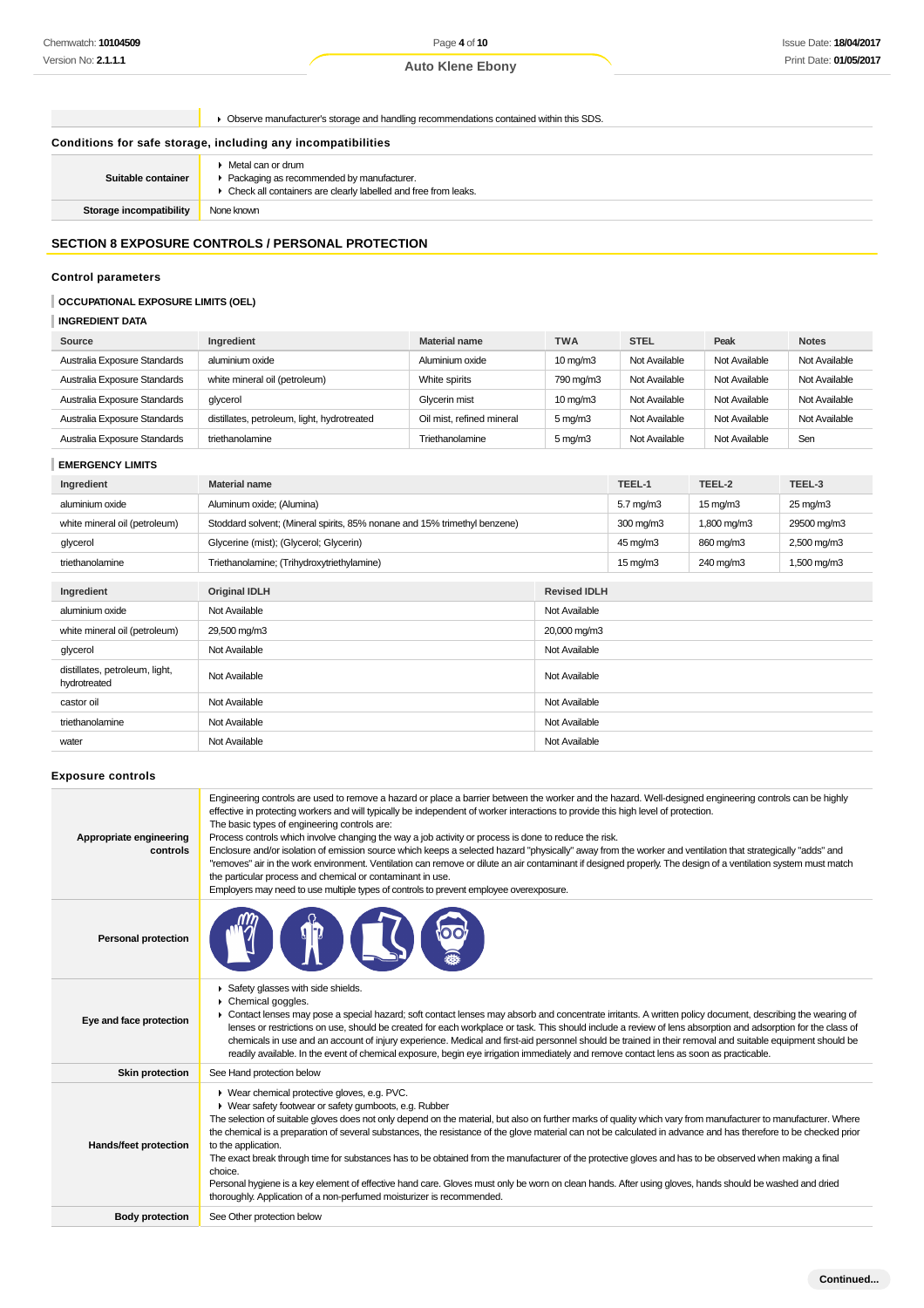| Other protection       | $\triangleright$ Overalls.<br>▶ P.V.C. apron.<br>▶ Barrier cream.<br>Skin cleansing cream.<br>Eye wash unit. |
|------------------------|--------------------------------------------------------------------------------------------------------------|
| <b>Thermal hazards</b> | Not Available                                                                                                |

**Recommended material(s)**

#### **GLOVE SELECTION INDEX**

Glove selection is based on a modified presentation of the:

 **"Forsberg Clothing Performance Index".**

 The effect(s) of the following substance(s) are taken into account in the **computergenerated** selection:

Auto Klene Ebony

| <b>Material</b>       | CPI |
|-----------------------|-----|
| <b>BUTYL</b>          | C   |
| <b>NATURAL RUBBER</b> | C   |
| NATURAL+NEOPRENE      | C   |
| <b>NEOPRENE</b>       | C   |
| NEOPRENE/NATURAL      | C   |
| <b>NITRILE</b>        | C   |
| <b>PVA</b>            | C   |
| <b>PVC</b>            | C   |
| <b>VITON</b>          | C   |
| ##castor              | oil |

#### **Respiratory protection**

Type AK-P Filter of sufficient capacity. (AS/NZS 1716 & 1715, EN 143:2000 & 149:2001, ANSI Z88 or national equivalent)

Where the concentration of gas/particulates in the breathing zone, approaches or exceeds the "Exposure Standard" (or ES), respiratory protection is required.

Degree of protection varies with both face-piece and Class of filter; the nature of protection varies with Type of filter.

| <b>Required Minimum</b><br><b>Protection Factor</b> | <b>Half-Face</b><br>Respirator | <b>Full-Face</b><br>Respirator     | <b>Powered Air</b><br>Respirator        |
|-----------------------------------------------------|--------------------------------|------------------------------------|-----------------------------------------|
| up to $10 \times ES$                                | AK-AUS P2                      | ٠                                  | AK-PAPR-AUS /<br>Class 1 P <sub>2</sub> |
| up to $50 \times ES$                                | -                              | AK-AUS / Class<br>1 P <sub>2</sub> |                                         |
| up to $100 \times ES$                               | ۰                              | AK-2 P2                            | AK-PAPR-2 P2 ^                          |

#### ^ - Full-face

A(All classes) = Organic vapours, B AUS or  $B1$  = Acid gasses,  $B2$  = Acid gas or hydrogen cyanide(HCN), B3 = Acid gas or hydrogen cyanide(HCN), E = Sulfur dioxide(SO2), G = Agricultural chemicals,  $K =$  Ammonia(NH3), Hg = Mercury, NO = Oxides of nitrogen, MB = Methyl bromide,  $AX = Low$  boiling point organic compounds (below 65 degC)

Cartridge respirators should never be used for emergency ingress or in areas of unknown vapour concentrations or oxygen content. The wearer must be warned to leave the contaminated area immediately on detecting any odours through the respirator. The odour may indicate that the mask is not functioning properly, that the vapour concentration is too high, or that the mask is not properly fitted. Because of these limitations, only restricted use of cartridge respirators is considered appropriate.

\* CPI - Chemwatch Performance Index

A: Best Selection

B: Satisfactory; may degrade after 4 hours continuous immersion

C: Poor to Dangerous Choice for other than short term immersion

**NOTE**: As a series of factors will influence the actual performance of the glove, a final selection must be based on detailed observation. -

\* Where the glove is to be used on a short term, casual or infrequent basis, factors such as "feel" or convenience (e.g. disposability), may dictate a choice of gloves which might otherwise be unsuitable following long-term or frequent use. A qualified practitioner should be consulted.

# **SECTION 9 PHYSICAL AND CHEMICAL PROPERTIES**

#### **Information on basic physical and chemical properties**

**Appearance** Dar grey coloured, creamy thick liquid with a little odour; mixes with water.|Viscosity: 6500-7500 cps (20degC) **Physical state** liquid **Relative density (Water = 1)** 0.95-1.0 **Odour** Not Available **Partition coefficient n-octanol / water** Not Available **Odour threshold** Not Available **Auto-ignition temperature Auto-ignition temperature Not Available pH (as supplied)** 8-9 **Decomposition**<br> **pH (as supplied)** 8-9 **Decomposition Not Available Melting point / freezing point (°C)** <sup>0</sup> **Viscosity (cSt)** Not Available **Initial boiling point and boiling range (°C)** Not Available **Molecular weight (g/mol)** Not Applicable **boiling range (°C)** Not Applicable **Flash point (°C)** >95 **Taste** Not Available **Evaporation rate** Not Available **Explosive properties** Not Available **Flammability** Not Applicable **Notable 19th Applicable 10** Not Available **Commability** Not Available **Upper Explosive Limit (%)** Not Available **Surface Tension (dyn/cm or Not Available Lower Explosive Limit (%)** Not Available **Volatile Component (%vol)** Not Available **Vapour pressure (kPa)** Not Available **Gas group** Not Available **Solubility in water (g/L)** Miscible **pH as a solution (1%)** Not Available **Vapour density (Air = 1)** Not Available **VOC g/L** Not Available

# **SECTION 10 STABILITY AND REACTIVITY**

| Reactivity                | See section 7                                                                                                                        |
|---------------------------|--------------------------------------------------------------------------------------------------------------------------------------|
| <b>Chemical stability</b> | • Unstable in the presence of incompatible materials.<br>▶ Product is considered stable.<br>Hazardous polymerisation will not occur. |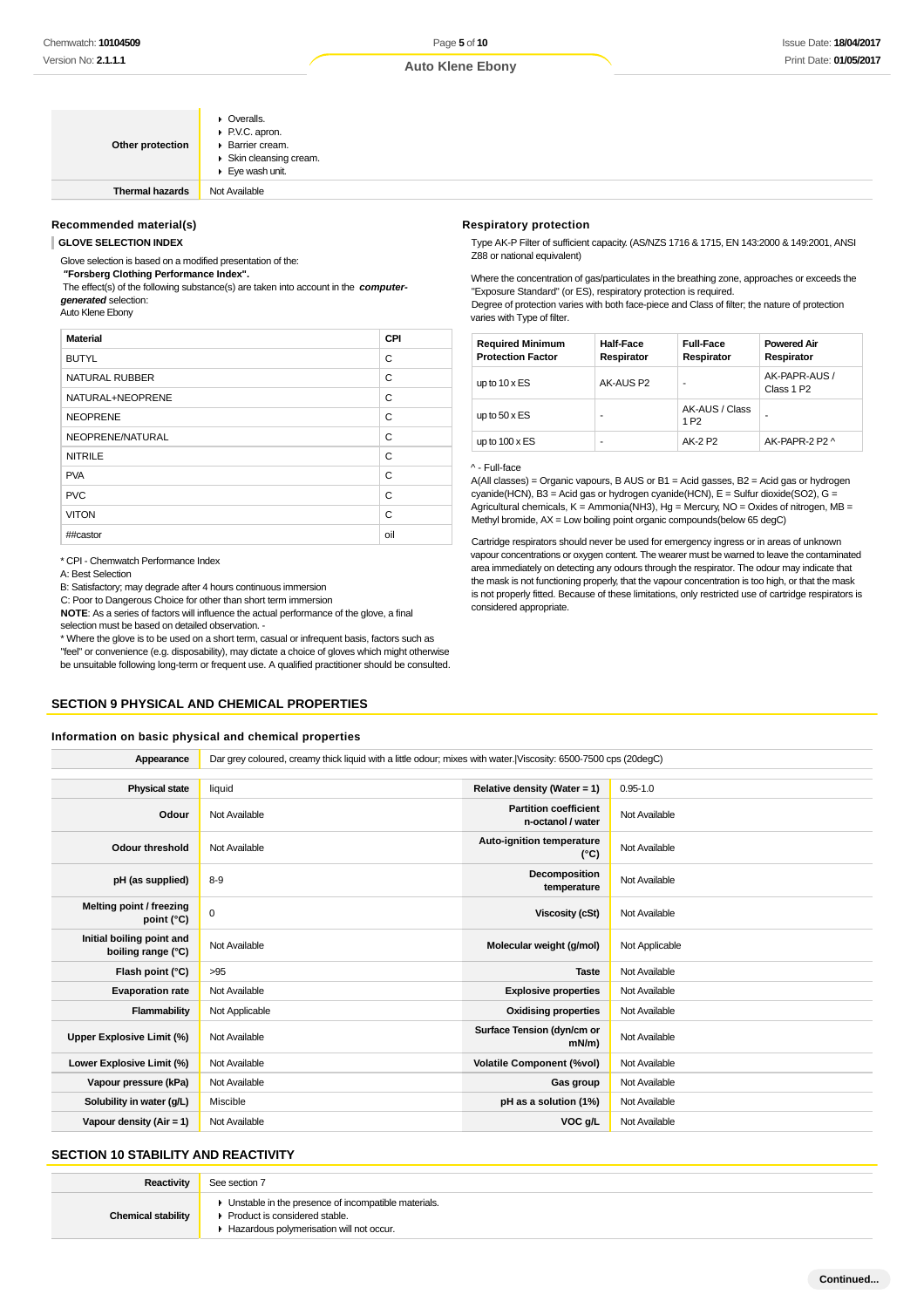| Possibility of hazardous<br>reactions | See section 7 |
|---------------------------------------|---------------|
| <b>Conditions to avoid</b>            | See section 7 |
| Incompatible materials                | See section 7 |
| Hazardous decomposition<br>products   | See section 5 |

# **SECTION 11 TOXICOLOGICAL INFORMATION**

# **Information on toxicological effects**

| Inhaled             | The material can cause respiratory irritation in some persons. The body's response to such irritation can cause further lung damage.<br>Not normally a hazard due to non-volatile nature of product                                                                                                                                                                                                                                                                                                                                                                                                                                                                                                                         |
|---------------------|-----------------------------------------------------------------------------------------------------------------------------------------------------------------------------------------------------------------------------------------------------------------------------------------------------------------------------------------------------------------------------------------------------------------------------------------------------------------------------------------------------------------------------------------------------------------------------------------------------------------------------------------------------------------------------------------------------------------------------|
| Ingestion           | Accidental ingestion of the material may be damaging to the health of the individual.<br>Ingestion may result in nausea, abdominal irritation, pain and vomiting                                                                                                                                                                                                                                                                                                                                                                                                                                                                                                                                                            |
| <b>Skin Contact</b> | This material can cause inflammation of the skin on contact in some persons.<br>The material may accentuate any pre-existing dermatitis condition<br>Open cuts, abraded or irritated skin should not be exposed to this material<br>Entry into the blood-stream, through, for example, cuts, abrasions or lesions, may produce systemic injury with harmful effects. Examine the skin prior to the use<br>of the material and ensure that any external damage is suitably protected.                                                                                                                                                                                                                                        |
| Eye                 | This material can cause eye irritation and damage in some persons.                                                                                                                                                                                                                                                                                                                                                                                                                                                                                                                                                                                                                                                          |
| <b>Chronic</b>      | Long-term exposure to respiratory irritants may result in airways disease, involving difficulty breathing and related whole-body problems.<br>There has been some concern that this material can cause cancer or mutations but there is not enough data to make an assessment.<br>Substance accumulation, in the human body, may occur and may cause some concern following repeated or long-term occupational exposure.<br>Exposure to large doses of aluminium has been connected with the degenerative brain disease Alzheimer's Disease.<br>Repeated application of mildly hydrotreated oils (principally paraffinic), to mouse skin, induced skin tumours; no tumours were induced with severely<br>hydrotreated oils. |

|                                                | <b>TOXICITY</b>                                                        | <b>IRRITATION</b>                                                                                                                                     |
|------------------------------------------------|------------------------------------------------------------------------|-------------------------------------------------------------------------------------------------------------------------------------------------------|
| <b>Auto Klene Ebony</b>                        | Dermal (Rabbit) LD50: >2000 mg/kg <sup>[2]</sup>                       | Not Available                                                                                                                                         |
|                                                | Oral (Rat) LD50: >5000 mg/kg <sup>[2]</sup>                            |                                                                                                                                                       |
|                                                | <b>TOXICITY</b>                                                        | <b>IRRITATION</b>                                                                                                                                     |
| aluminium oxide                                | Oral (rat) LD50: >2000 mg/kg <sup>[1]</sup>                            | Not Available                                                                                                                                         |
|                                                | <b>TOXICITY</b>                                                        | <b>IRRITATION</b>                                                                                                                                     |
| white mineral oil<br>(petroleum)               | Dermal (rabbit) LD50: >2000 mg/kg <sup>[1]</sup>                       | Not Available                                                                                                                                         |
|                                                | Oral (rat) LD50: >5000 mg/kg <sup>[1]</sup>                            |                                                                                                                                                       |
|                                                | <b>TOXICITY</b>                                                        | <b>IRRITATION</b>                                                                                                                                     |
| glycerol                                       | Oral (rat) LD50: 12600 mg/kg <sup>[2]</sup>                            | Not Available                                                                                                                                         |
|                                                | <b>TOXICITY</b>                                                        | <b>IRRITATION</b>                                                                                                                                     |
| distillates, petroleum, light,<br>hydrotreated | Dermal (rabbit) LD50: >2000 mg/kg <sup>[1]</sup>                       | Not Available                                                                                                                                         |
|                                                | Oral (rat) LD50: >5000 mg/kg <sup>[1]</sup>                            |                                                                                                                                                       |
|                                                | <b>TOXICITY</b>                                                        | <b>IRRITATION</b>                                                                                                                                     |
| castor oil                                     | Not Available                                                          | Eye (rabbit): 500 mg mild                                                                                                                             |
|                                                |                                                                        | Skin (human): 50 mg/48h mild                                                                                                                          |
|                                                |                                                                        | Skin (rabbit): 100 mg/24h SEVERE                                                                                                                      |
|                                                | <b>TOXICITY</b>                                                        | <b>IRRITATION</b>                                                                                                                                     |
|                                                | dermal (rat) LD50: >16000 mg/kg, <sup>[2]</sup>                        | Eye (rabbit): 0.1 ml -                                                                                                                                |
|                                                | Oral (rat) LD50: 5560 mg/kg(calc.)-[2]                                 | Eye (rabbit): 10 mg - mild                                                                                                                            |
|                                                |                                                                        | Eye (rabbit): 5.62 mg - SEVERE                                                                                                                        |
| triethanolamine                                |                                                                        | minor conjunctival irritation                                                                                                                         |
|                                                |                                                                        | no irritation *                                                                                                                                       |
|                                                |                                                                        | Skin (human): 15 mg/3d (int)-mild                                                                                                                     |
|                                                |                                                                        | Skin (rabbit): 4 h occluded                                                                                                                           |
|                                                |                                                                        | Skin (rabbit): 560 mg/24 hr- mild                                                                                                                     |
|                                                | <b>TOXICITY</b>                                                        | <b>IRRITATION</b>                                                                                                                                     |
| water                                          | Not Available                                                          | Not Available                                                                                                                                         |
| Legend:                                        | extracted from RTECS - Register of Toxic Effect of chemical Substances | 1. Value obtained from Europe ECHA Registered Substances - Acute toxicity 2.* Value obtained from manufacturer's SDS. Unless otherwise specified data |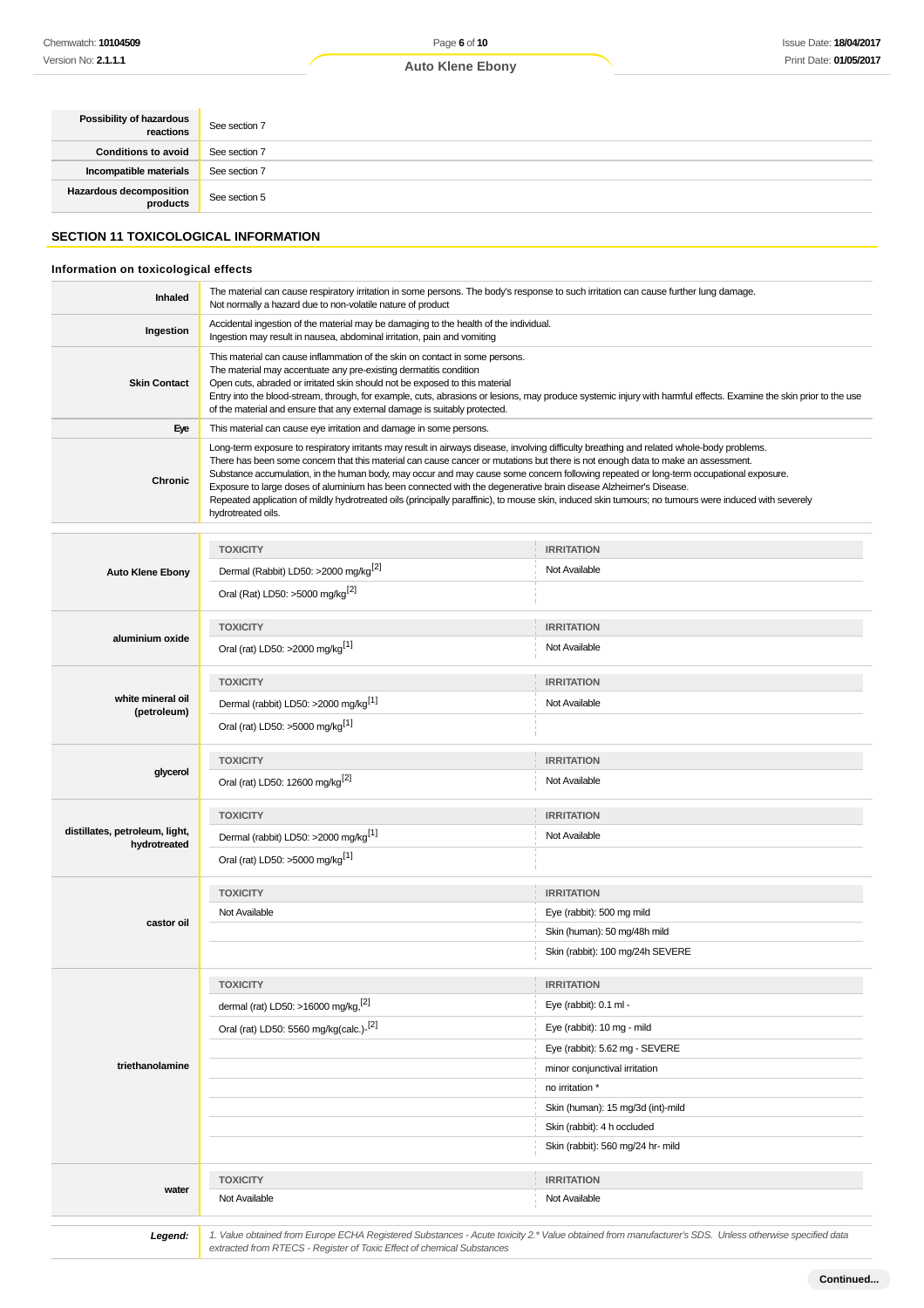| <b>WHITE MINERAL OIL</b><br>(PETROLEUM)                                                                               | The materials included in the Lubricating Base Oils category are related from both process and physical-chemical perspectives;<br>The potential toxicity of a specific distillate base oil is inversely related to the severity or extent of processing the oil has undergone, since:<br>The adverse effects of these materials are associated with undesirable components, and<br>$\bullet$<br>The levels of the undesirable components are inversely related to the degree of processing;<br>Distillate base oils receiving the same degree or extent of processing will have similar toxicities;<br>The potential toxicity of residual base oils is independent of the degree of processing the oil receives.<br>The reproductive and developmental toxicity of the distillate base oils is inversely related to the degree of processing.<br>Unrefined & mildly refined distillate base oils contain the highest levels of undesirable components, have the largest variation of hydrocarbon molecules and<br>have shown the highest potential cancer-causing and mutation-causing activities. Highly and severely refined distillate base oils are produced from unrefined<br>and mildly refined oils by removing or transforming undesirable components. In comparison to unrefined and mildly refined base oils, the highly and severely<br>refined distillate base oils have a smaller range of hydrocarbon molecules and have demonstrated very low mammalian toxicity. Testing of residual oils for<br>mutation-causing and cancer-causing potential has shown negative results, supporting the belief that these materials lack biologically active components or<br>the components are largely non-bioavailable due to their molecular size.<br>Toxicity testing has consistently shown that lubricating base oils have low acute toxicities.<br>For highly and severely refined distillate base oils:<br>In animal studies, the acute, oral, semilethal dose is >5g/kg body weight and the semilethal dose by skin contact is >2g/kg body weight. The semilethal<br>concentration for inhalation is 2.18 to >4 mg/L. The materials have varied from "non-irritating" to "moderately irritating" when tested for skin and eye irritation.<br>Testing for sensitisation has been negative. The effects of repeated exposure vary by species; in animals, effects to the testes and lung have been observed, as<br>well as the formation of granulomas. In animals, these substances have not been found to cause reproductive toxicity or significant increases in birth defects.<br>They are also not considered to cause cancer, mutations or chromosome aberrations.<br>Oral (rat) TCLo: 92000 mg/kg/92D-Cont. Generally the toxicity and irritation is of low order. White oils and highly/solvent refined oils have not shown the long<br>term risk of skin cancer that follows persistent skin contamination with some other mineral oils, due in all probability to refining that produces low content of both<br>polyaromatics (PAH) and benz-alpha-pyrenes (BaP)                                                                                                                                                                                                                                                                                   |  |  |
|-----------------------------------------------------------------------------------------------------------------------|------------------------------------------------------------------------------------------------------------------------------------------------------------------------------------------------------------------------------------------------------------------------------------------------------------------------------------------------------------------------------------------------------------------------------------------------------------------------------------------------------------------------------------------------------------------------------------------------------------------------------------------------------------------------------------------------------------------------------------------------------------------------------------------------------------------------------------------------------------------------------------------------------------------------------------------------------------------------------------------------------------------------------------------------------------------------------------------------------------------------------------------------------------------------------------------------------------------------------------------------------------------------------------------------------------------------------------------------------------------------------------------------------------------------------------------------------------------------------------------------------------------------------------------------------------------------------------------------------------------------------------------------------------------------------------------------------------------------------------------------------------------------------------------------------------------------------------------------------------------------------------------------------------------------------------------------------------------------------------------------------------------------------------------------------------------------------------------------------------------------------------------------------------------------------------------------------------------------------------------------------------------------------------------------------------------------------------------------------------------------------------------------------------------------------------------------------------------------------------------------------------------------------------------------------------------------------------------------------------------------------------------------------------------------------------------------------------------------------------------------------------------------------------------------------------------------------------------------------------------------------------------------------------------------------------------------------------------------------------------------------------------------------------------------------------------------------------------------------------------------------------------------------------------------------------------------------------------------------------------------------------------------------------------------------------------------------------------------------------------------|--|--|
| <b>GLYCEROL</b>                                                                                                       | At very high concentrations, evidence predicts that glycerol may cause tremor, irritation of the skin, eyes, digestive tract and airway. Otherwise it is of low<br>toxicity. There is no significant evidence to suggest that it causes cancer, genetic, reproductive or developmental toxicity.                                                                                                                                                                                                                                                                                                                                                                                                                                                                                                                                                                                                                                                                                                                                                                                                                                                                                                                                                                                                                                                                                                                                                                                                                                                                                                                                                                                                                                                                                                                                                                                                                                                                                                                                                                                                                                                                                                                                                                                                                                                                                                                                                                                                                                                                                                                                                                                                                                                                                                                                                                                                                                                                                                                                                                                                                                                                                                                                                                                                                                                                       |  |  |
| <b>DISTILLATES,</b><br>PETROLEUM, LIGHT,<br><b>HYDROTREATED</b>                                                       | Kerosene may produce varying ranges of skin irritation, and a reversible eye irritation (if eyes are washed). Skin may be cracked or flaky and/or leathery, with<br>crusts and/or hair loss. It may worsen skin cancers. There may also be loss of weight, discharge from the nose, excessive tiredness, and wheezing. The<br>individual may be pale. There may be increase in the weight of body organs. There was no evidence of harm to pregnancy.                                                                                                                                                                                                                                                                                                                                                                                                                                                                                                                                                                                                                                                                                                                                                                                                                                                                                                                                                                                                                                                                                                                                                                                                                                                                                                                                                                                                                                                                                                                                                                                                                                                                                                                                                                                                                                                                                                                                                                                                                                                                                                                                                                                                                                                                                                                                                                                                                                                                                                                                                                                                                                                                                                                                                                                                                                                                                                                  |  |  |
| <b>CASTOR OIL</b>                                                                                                     | The material may be irritating to the eye, with prolonged contact causing inflammation. Repeated or prolonged exposure to irritants may produce conjunctivitis.<br>The material may cause severe skin irritation after prolonged or repeated exposure and may produce on contact skin redness, swelling, the production of<br>vesicles, scaling and thickening of the skin. Repeated exposures may produce severe ulceration.<br>Some tumorigenic effects have been reported in animal studies The castor seed contains ricin, a toxic protein. Heating during the oil extraction process<br>denatures and inactivates the protein. However, harvesting castor beans may not be without risk. Allergenic compounds found on the plant surface can cause<br>permanent nerve damage, making the harvest of castor beans a human health risk. The United States Food and Drug Administration (FDA) has categorized<br>castor oil as "generally recognized as safe and effective" (GRASE) for over-the-counter use as a laxative with its major site of action the small intestine where<br>it is digested into ricinoleic acid. Despite castor oil being widely used to start labor in pregnant women, to date there is not enough research to show whether it<br>is effective to ripen the cervix or induce labour Due to its foul taste a heavy dose of castor oil was formerly used as a humiliating punishment for children and<br>adults. Victims of this treatment did sometimes die, as the dehydrating effects of the oil-induced diarrhea; however, even those victims who survived had to bear<br>the humiliation of the laxative effects resulting from excessive consumption of the oil.                                                                                                                                                                                                                                                                                                                                                                                                                                                                                                                                                                                                                                                                                                                                                                                                                                                                                                                                                                                                                                                                                                                                                                                                                                                                                                                                                                                                                                                                                                                                                                                                                                                                      |  |  |
| <b>TRIETHANOLAMINE</b>                                                                                                | The following information refers to contact allergens as a group and may not be specific to this product.<br>Contact allergies quickly manifest themselves as contact eczema, more rarely as urticaria or Quincke's oedema. The pathogenesis of contact eczema involves<br>a cell-mediated (T lymphocytes) immune reaction of the delayed type. Other allergic skin reactions, e.g. contact urticaria, involve antibody-mediated immune<br>reactions. The significance of the contact allergen is not simply determined by its sensitisation potential: the distribution of the substance and the opportunities<br>for contact with it are equally important. A weakly sensitising substance which is widely distributed can be a more important allergen than one with stronger<br>sensitising potential with which few individuals come into contact. From a clinical point of view, substances are noteworthy if they produce an allergic test<br>reaction in more than 1% of the persons tested.<br>Overexposure to most of these materials may cause adverse health effects.<br>Many amine-based compounds can cause release of histamines, which, in turn, can trigger allergic and other physiological effects, including constriction of<br>the bronchi or asthma and inflammation of the cavity of the nose. Whole-body symptoms include headache, nausea, faintness, anxiety, a decrease in blood<br>pressure, rapid heartbeat, itching, reddening of the skin, urticaria (hives) and swelling of the face, which are usually transient.<br>There are generally four routes of possible or potential exposure: inhalation, skin contact, eye contact, and swallowing.<br>Inhalation: Inhaling vapours may result in moderate to severe irritation of the tissues of the nose and throat and can irritate the lungs. Higher concentrations of<br>certain amines can produce severe respiratory irritation, characterized by discharge from the nose, coughing, difficulty in breathing and chest pain. Chronic<br>exposure via inhalation may cause headache, nausea, vomiting, drowsiness, sore throat, inflammation of the bronchi and lungs, and possible lung damage.<br>The material may produce severe irritation to the eye causing pronounced inflammation. Repeated or prolonged exposure to irritants may produce<br>conjunctivitis.<br>The material may cause skin irritation after prolonged or repeated exposure and may produce on contact skin redness, swelling, the production of vesicles,<br>scaling and thickening of the skin.<br>Studies done show that triethanolamine is of low toxicity following high dose exposure by swallowing, skin contact or inhalation. It has not been shown to cause<br>cancer, genetic defects, reproductive or developmental toxicity.<br>NOTE: Substance has been shown to be mutagenic in at least one assay, or belongs to a family of chemicals producing damage or change to cellular DNA.<br>Lachrymation, diarrhoea, convulsions, urinary tract changes, changes in bladder weight, changes in testicular weight, changes in thymus weight, changes in<br>liver weight, dermatitis after systemic exposure, kidney, ureter, bladder tumours recorded. Equivocal tumourigen by RTECS criteria. Dermal rabbit value<br>quoted above is for occluded patch in male or female animals * Union Carbide |  |  |
| <b>ALUMINIUM OXIDE &amp;</b><br><b>DISTILLATES,</b><br>PETROLEUM, LIGHT,<br><b>HYDROTREATED &amp;</b><br><b>WATER</b> | No significant acute toxicological data identified in literature search.                                                                                                                                                                                                                                                                                                                                                                                                                                                                                                                                                                                                                                                                                                                                                                                                                                                                                                                                                                                                                                                                                                                                                                                                                                                                                                                                                                                                                                                                                                                                                                                                                                                                                                                                                                                                                                                                                                                                                                                                                                                                                                                                                                                                                                                                                                                                                                                                                                                                                                                                                                                                                                                                                                                                                                                                                                                                                                                                                                                                                                                                                                                                                                                                                                                                                               |  |  |
| <b>WHITE MINERAL OIL</b><br>(PETROLEUM) &<br><b>TRIETHANOLAMINE</b>                                                   | The substance is classified by IARC as Group 3:<br>NOT classifiable as to its carcinogenicity to humans.<br>Evidence of carcinogenicity may be inadequate or limited in animal testing.                                                                                                                                                                                                                                                                                                                                                                                                                                                                                                                                                                                                                                                                                                                                                                                                                                                                                                                                                                                                                                                                                                                                                                                                                                                                                                                                                                                                                                                                                                                                                                                                                                                                                                                                                                                                                                                                                                                                                                                                                                                                                                                                                                                                                                                                                                                                                                                                                                                                                                                                                                                                                                                                                                                                                                                                                                                                                                                                                                                                                                                                                                                                                                                |  |  |
| <b>GLYCEROL &amp;</b><br><b>TRIETHANOLAMINE</b>                                                                       | Asthma-like symptoms may continue for months or even years after exposure to the material ends. This may be due to a non-allergic condition known as reactive<br>airways dysfunction syndrome (RADS) which can occur after exposure to high levels of highly irritating compound. Main criteria for diagnosing RADS include<br>the absence of previous airways disease in a non-atopic individual, with sudden onset of persistent asthma-like symptoms within minutes to hours of a<br>documented exposure to the irritant. Other criteria for diagnosis of RADS include a reversible airflow pattern on lung function tests, moderate to severe<br>bronchial hyperreactivity on methacholine challenge testing, and the lack of minimal lymphocytic inflammation, without eosinophilia. RADS (or asthma)<br>following an irritating inhalation is an infrequent disorder with rates related to the concentration of and duration of exposure to the irritating substance. On the<br>other hand, industrial bronchitis is a disorder that occurs as a result of exposure due to high concentrations of irritating substance (often particles) and is<br>completely reversible after exposure ceases. The disorder is characterized by difficulty breathing, cough and mucus production.                                                                                                                                                                                                                                                                                                                                                                                                                                                                                                                                                                                                                                                                                                                                                                                                                                                                                                                                                                                                                                                                                                                                                                                                                                                                                                                                                                                                                                                                                                                                                                                                                                                                                                                                                                                                                                                                                                                                                                                                                                                                               |  |  |
| <b>Acute Toxicity</b>                                                                                                 | ×<br>Carcinogenicity<br>$\circ$                                                                                                                                                                                                                                                                                                                                                                                                                                                                                                                                                                                                                                                                                                                                                                                                                                                                                                                                                                                                                                                                                                                                                                                                                                                                                                                                                                                                                                                                                                                                                                                                                                                                                                                                                                                                                                                                                                                                                                                                                                                                                                                                                                                                                                                                                                                                                                                                                                                                                                                                                                                                                                                                                                                                                                                                                                                                                                                                                                                                                                                                                                                                                                                                                                                                                                                                        |  |  |
|                                                                                                                       |                                                                                                                                                                                                                                                                                                                                                                                                                                                                                                                                                                                                                                                                                                                                                                                                                                                                                                                                                                                                                                                                                                                                                                                                                                                                                                                                                                                                                                                                                                                                                                                                                                                                                                                                                                                                                                                                                                                                                                                                                                                                                                                                                                                                                                                                                                                                                                                                                                                                                                                                                                                                                                                                                                                                                                                                                                                                                                                                                                                                                                                                                                                                                                                                                                                                                                                                                                        |  |  |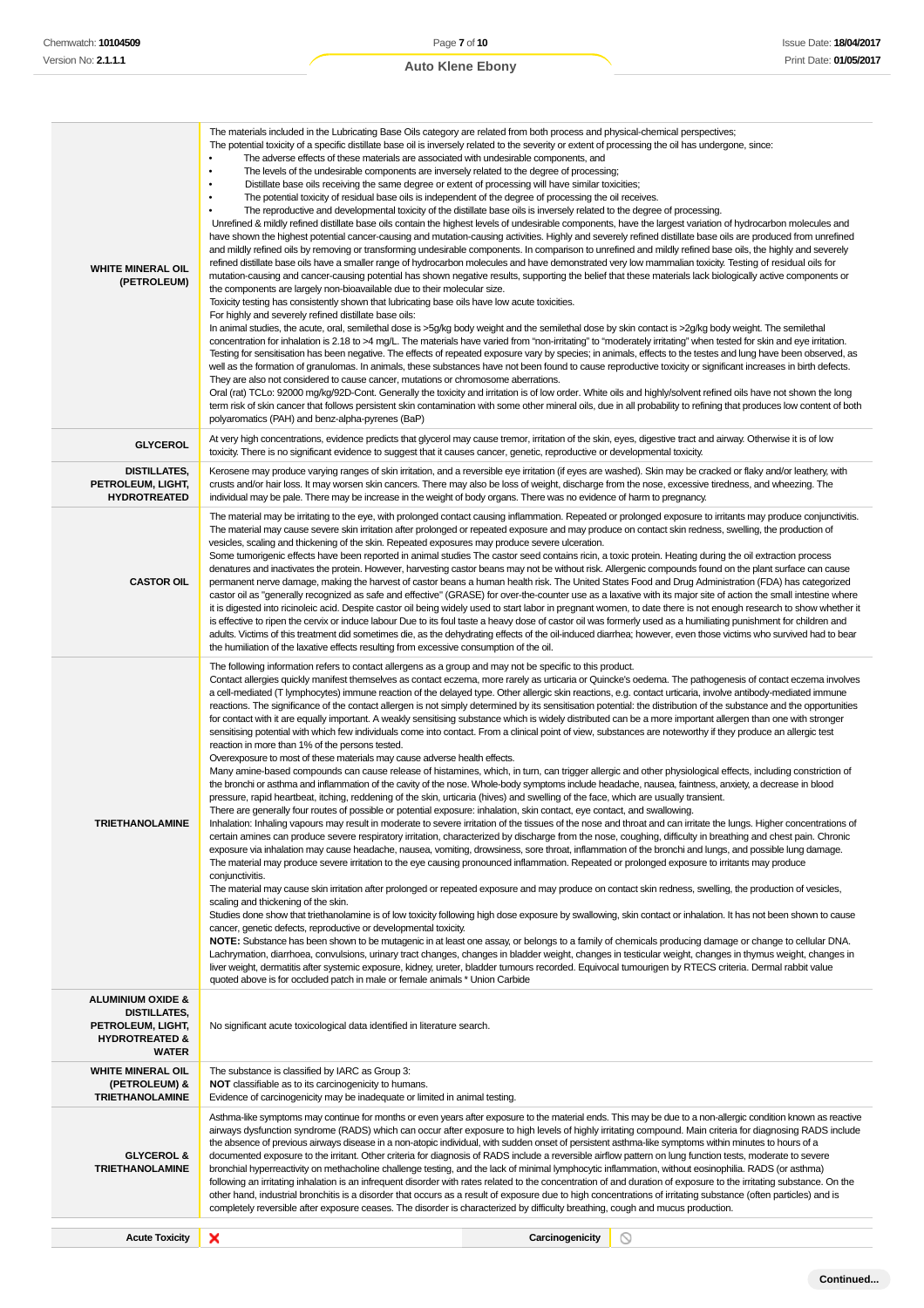| <b>Skin Irritation/Corrosion</b>            | ✔                     | Reproductivity                  | $\circlearrowright$                                                                      |
|---------------------------------------------|-----------------------|---------------------------------|------------------------------------------------------------------------------------------|
| <b>Serious Eye</b><br>Damage/Irritation     |                       | <b>STOT - Single Exposure</b>   | v                                                                                        |
| <b>Respiratory or Skin</b><br>sensitisation | $\scriptstyle\oslash$ | <b>STOT - Repeated Exposure</b> | $\circ$                                                                                  |
| Mutagenicity                                | $\scriptstyle\sim$    | <b>Aspiration Hazard</b>        | $\circ$                                                                                  |
|                                             |                       | Legend:                         | $\blacktriangleright$ - Data available but does not fill the criteria for classification |

 $\blacktriangleright$  – Data available to make classification  $\bigcirc$  – Data Not Available to make classification

# **SECTION 12 ECOLOGICAL INFORMATION**

#### **Toxicity**

|                                                | <b>ENDPOINT</b>   | <b>TEST DURATION (HR)</b> | <b>SPECIES</b>                                     | <b>VALUE</b>      | <b>SOURCE</b>           |
|------------------------------------------------|-------------------|---------------------------|----------------------------------------------------|-------------------|-------------------------|
| <b>Auto Klene Ebony</b>                        | Not<br>Applicable | Not Applicable            | Not Applicable                                     | Not<br>Applicable | Not<br>Applicable       |
|                                                | <b>ENDPOINT</b>   | <b>TEST DURATION (HR)</b> | <b>SPECIES</b>                                     | VALUE             | <b>SOURCE</b>           |
|                                                | LC50              | 96                        | Fish                                               | 0.0029mg/L        | $\overline{\mathbf{c}}$ |
|                                                | <b>EC50</b>       | 48                        | Crustacea                                          | 0.7364mg/L        | $\overline{\mathbf{c}}$ |
| aluminium oxide                                | EC50              | 96                        | Algae or other aquatic plants                      | 0.0054mg/L        | $\overline{\mathbf{c}}$ |
|                                                | <b>EC50</b>       | 168                       | Crustacea                                          | 0.0076mg/L        | $\overline{2}$          |
|                                                | <b>NOEC</b>       | 72                        | Algae or other aquatic plants                      | >=0.004mg/L       | $\overline{2}$          |
|                                                | <b>ENDPOINT</b>   | <b>TEST DURATION (HR)</b> | <b>SPECIES</b>                                     | <b>VALUE</b>      | <b>SOURCE</b>           |
| white mineral oil<br>(petroleum)               | Not<br>Applicable | Not Applicable            | Not Applicable                                     | Not<br>Applicable | Not<br>Applicable       |
|                                                | <b>ENDPOINT</b>   | <b>TEST DURATION (HR)</b> | <b>SPECIES</b>                                     | VALUE             | <b>SOURCE</b>           |
|                                                | LC50              | 96                        | Fish                                               | >11mg/L           | $\overline{2}$          |
| glycerol                                       | <b>EC50</b>       | 96                        | Algae or other aquatic plants                      | 77712.039mg/L     | 3                       |
|                                                | EC <sub>0</sub>   | 24                        | Crustacea                                          | $>500$ mg/L       | $\mathbf{1}$            |
|                                                | <b>ENDPOINT</b>   | <b>TEST DURATION (HR)</b> | <b>SPECIES</b>                                     | VALUE             | <b>SOURCE</b>           |
| distillates, petroleum, light,<br>hydrotreated | LC50              | 96                        | Fish                                               | $2.2$ mg/L        | $\overline{4}$          |
|                                                | <b>NOEC</b>       | 3072                      | Fish                                               | $=1$ mg/L         | $\mathbf{1}$            |
|                                                | <b>ENDPOINT</b>   | <b>TEST DURATION (HR)</b> | <b>SPECIES</b>                                     | <b>VALUE</b>      | <b>SOURCE</b>           |
| castor oil                                     | Not<br>Applicable | Not Applicable            | Not Applicable                                     | Not<br>Applicable | Not<br>Applicable       |
|                                                | <b>ENDPOINT</b>   | <b>TEST DURATION (HR)</b> | <b>SPECIES</b>                                     | VALUE             | <b>SOURCE</b>           |
|                                                | LC50              | 96                        | Fish                                               | 11800mg/L         | 4                       |
| triethanolamine                                | EC50              | 96                        | Algae or other aquatic plants                      | 169mg/L           | $\mathbf{1}$            |
|                                                | EC10              | 96                        | Algae or other aquatic plants<br>$7.1 \text{mg/L}$ |                   | $\mathbf{1}$            |
|                                                | <b>NOEC</b>       | 504                       | Crustacea                                          | 16mg/L            | $\mathbf{1}$            |
|                                                | <b>ENDPOINT</b>   | <b>TEST DURATION (HR)</b> | <b>SPECIES</b>                                     | <b>VALUE</b>      | <b>SOURCE</b>           |
| water                                          | Not<br>Applicable | Not Applicable            | Not Applicable                                     | Not<br>Applicable | Not<br>Applicable       |

**Legend:** Extracted from 1. IUCLID Toxicity Data 2. Europe ECHA Registered Substances - Ecotoxicological Information - Aquatic Toxicity 3. EPIWIN Suite V3.12 (QSAR) - Aquatic Toxicity Data (Estimated) 4. US EPA, Ecotox database - Aquatic Toxicity Data 5. ECETOC Aquatic Hazard Assessment Data 6. NITE (Japan) - Bioconcentration Data 7. METI (Japan) - Bioconcentration Data 8. Vendor Data

#### **for lubricating oil base stocks:**

**Vapor Pressure** Vapor pressures of lubricating base oils are reported to be negligible. In one study, the experimentally measured vapour pressure of a solvent-dewaxed heavy paraffinic distillate base oil was 1.7 x 10exp-4 Pa . Since base oils are mixtures of C15 to C50 paraffinic, naphthenic, and aromatic hydrocarbon isomers, representative components of those structures were selected to calculate a range of vapor pressures. The estimated vapor pressure values for these selected components of base oils ranged from 4.5 x 10exp-1 Pa to 2 x 10exp-13Pa. Based on Dalton's Law the expected total vapour pressure for base oils would fall well below minimum levels (10exp-5 Pa) of recommended experimental procedures.

Partition Coefficient (log Kow): In mixtures such as the base oils, the percent distribution of the hydrocarbon groups (i.e., paraffins, naphthenes, and aromatics) and the carbon chain lengths determines in-part the partitioning characteristics of the mixture. Generally, hydrocarbon chains with fewer carbon atoms tend to have lower partition coefficients than those with higher carbon numbers .However, due to their complex composition, unequivocal determination of the log Kow of these hydrocarbon mixtures cannot be made.

For Glycerol: Log Kow: -2.66 to -2.47, Atmospheric Fate: Glycerol is broken down in the air by hydroxyl radicals the half-life for this process is 6.8 hours. However, only a negligible amount of the substance will move to the atmospheric compartment. Terrestrial Fate: Only a negligible amount of glycerol will move into the soil compartment, if released into the environment. Aquatic Fate: Glycerol is considered to be readily biodegradable in the aquatic environment. Pre-adapted microorganisms can break glycerol down rapidly in oxygenated/low oxygen waters. The substance is not expected to react with water. When released to water, 100% of the substance will remain in the water compartment - only negligible amounts will be distributed to sediment. Drinking Water Standards: hydrocarbon total: 10 ug/l (UK max.).

For Aluminium and its Compunds and Salts:

Environmental Fate - As an element, aluminium cannot be degraded in the environment, but may undergo various precipitation or ligand exchange reactions. Aluminium in compounds has only one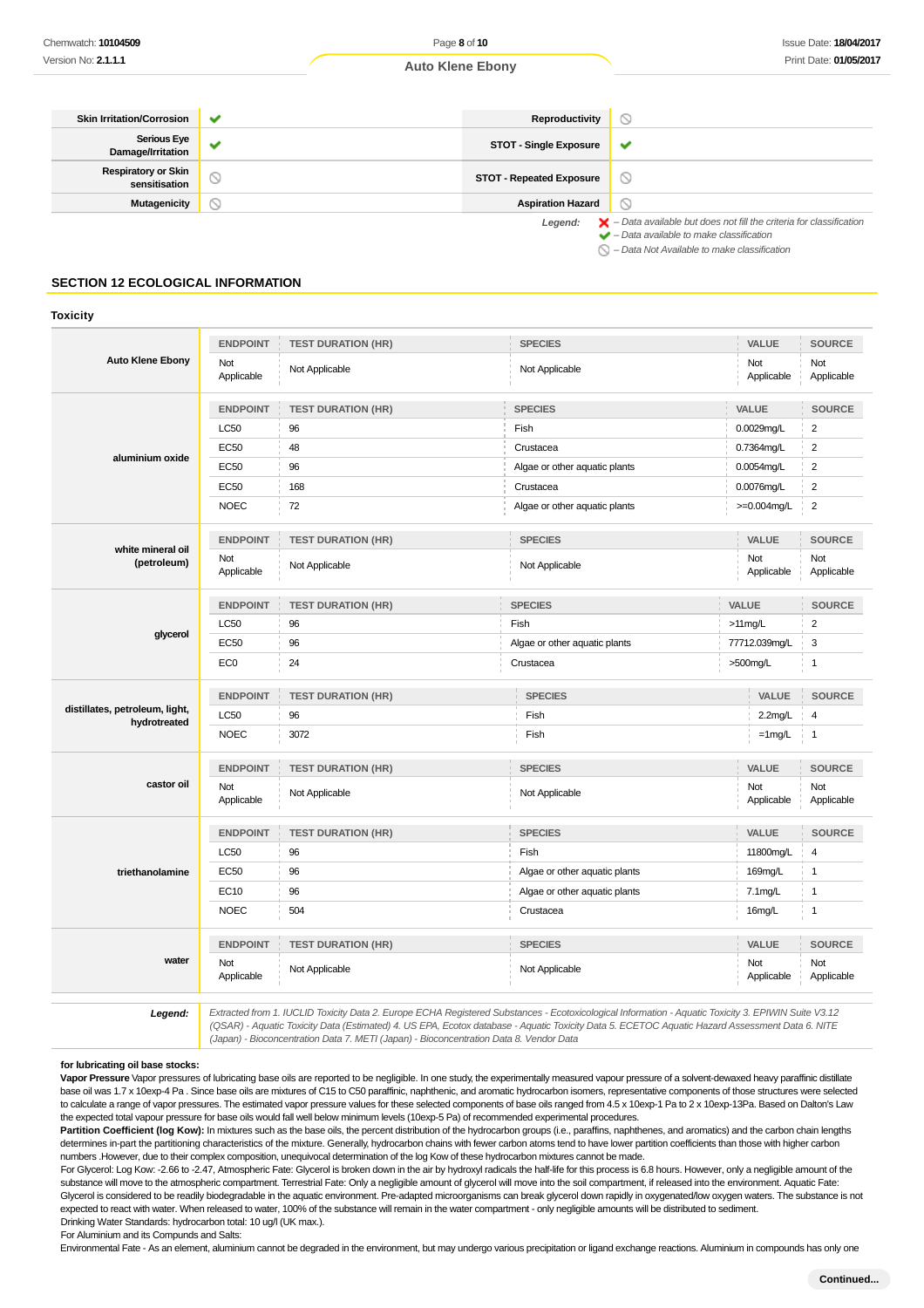oxidation state (+3), and would not undergo oxidation-reduction reactions under environmental conditions. Aluminium can be complexed by various ligands present in the environment (e.g., fulvic and humic acids). The solubility of aluminium in the environment will depend on the ligands present and the pH.

Atmospheric Fate: Air Quality Standards: none available.

Aquatic Fate: The hydrated aluminium ion undergoes hydrolysis. The speciation of aluminium in water is pH dependent.

**DO NOT** discharge into sewer or waterways.

# **Persistence and degradability**

| Ingredient      | Persistence: Water/Soil | Persistence: Air |
|-----------------|-------------------------|------------------|
| glycerol        | LOW                     | <b>LOW</b>       |
| triethanolamine | LOW                     | <b>LOW</b>       |
| water           | LOW                     | <b>LOW</b>       |

# **Bioaccumulative potential**

| Ingredient                                     | <b>Bioaccumulation</b>  |
|------------------------------------------------|-------------------------|
| glycerol                                       | LOW (LogKOW = $-1.76$ ) |
| distillates, petroleum, light,<br>hydrotreated | $LOW (BCF = 159)$       |
| triethanolamine                                | LOW (BCF = $3.9$ )      |
| water                                          | LOW (LogKOW = $-1.38$ ) |

#### **Mobility in soil**

| Ingredient      | <b>Mobility</b>      |
|-----------------|----------------------|
| glycerol        | $HIGH (KOC = 1)$     |
| triethanolamine | $LOW (KOC = 10)$     |
| water           | LOW ( $KOC = 14.3$ ) |

# **SECTION 13 DISPOSAL CONSIDERATIONS**

#### **Waste treatment methods**

|                            | Legislation addressing waste disposal requirements may differ by country, state and/ or territory. Each user must refer to laws operating in their area. In some<br>areas, certain wastes must be tracked.<br>A Hierarchy of Controls seems to be common - the user should investigate:<br>$\blacktriangleright$ Reduction<br>$\blacktriangleright$ Reuse<br>$\triangleright$ Recycling<br>▶ Disposal (if all else fails)<br>This material may be recycled if unused, or if it has not been contaminated so as to make it unsuitable for its intended use. If it has been contaminated, it may be |
|----------------------------|---------------------------------------------------------------------------------------------------------------------------------------------------------------------------------------------------------------------------------------------------------------------------------------------------------------------------------------------------------------------------------------------------------------------------------------------------------------------------------------------------------------------------------------------------------------------------------------------------|
| <b>Product / Packaging</b> | possible to reclaim the product by filtration, distillation or some other means. Shelf life considerations should also be applied in making decisions of this type.                                                                                                                                                                                                                                                                                                                                                                                                                               |
| disposal                   | Note that properties of a material may change in use, and recycling or reuse may not always be appropriate.                                                                                                                                                                                                                                                                                                                                                                                                                                                                                       |
|                            | DO NOT allow wash water from cleaning or process equipment to enter drains.                                                                                                                                                                                                                                                                                                                                                                                                                                                                                                                       |
|                            | If the may be necessary to collect all wash water for treatment before disposal.                                                                                                                                                                                                                                                                                                                                                                                                                                                                                                                  |
|                            | In all cases disposal to sewer may be subject to local laws and regulations and these should be considered first.                                                                                                                                                                                                                                                                                                                                                                                                                                                                                 |
|                            | • Where in doubt contact the responsible authority.                                                                                                                                                                                                                                                                                                                                                                                                                                                                                                                                               |
|                            | ► Recycle wherever possible or consult manufacturer for recycling options.                                                                                                                                                                                                                                                                                                                                                                                                                                                                                                                        |
|                            | Consult State Land Waste Authority for disposal.                                                                                                                                                                                                                                                                                                                                                                                                                                                                                                                                                  |
|                            | ▶ Bury or incinerate residue at an approved site.                                                                                                                                                                                                                                                                                                                                                                                                                                                                                                                                                 |
|                            | ▶ Recycle containers if possible, or dispose of in an authorised landfill.                                                                                                                                                                                                                                                                                                                                                                                                                                                                                                                        |

# **SECTION 14 TRANSPORT INFORMATION**

| <b>Labels Required</b>  |                |  |
|-------------------------|----------------|--|
| <b>Marine Pollutant</b> | <b>NO</b>      |  |
| <b>HAZCHEM</b>          | Not Applicable |  |

#### **Land transport (ADG): NOT REGULATED FOR TRANSPORT OF DANGEROUS GOODS**

# **Air transport (ICAO-IATA / DGR): NOT REGULATED FOR TRANSPORT OF DANGEROUS GOODS**

# **Sea transport (IMDG-Code / GGVSee): NOT REGULATED FOR TRANSPORT OF DANGEROUS GOODS**

# **Transport in bulk according to Annex II of MARPOL and the IBC code**

Not Applicable

# **SECTION 15 REGULATORY INFORMATION**

# **Safety, health and environmental regulations / legislation specific for the substance or mixture**

**ALUMINIUM OXIDE(1344-28-1.) IS FOUND ON THE FOLLOWING REGULATORY LISTS** Australia Exposure Standards Australia Inventory of Chemical Substances (AICS)

**WHITE MINERAL OIL (PETROLEUM)(8042-47-5) IS FOUND ON THE FOLLOWING REGULATORY LISTS**

**Continued...**